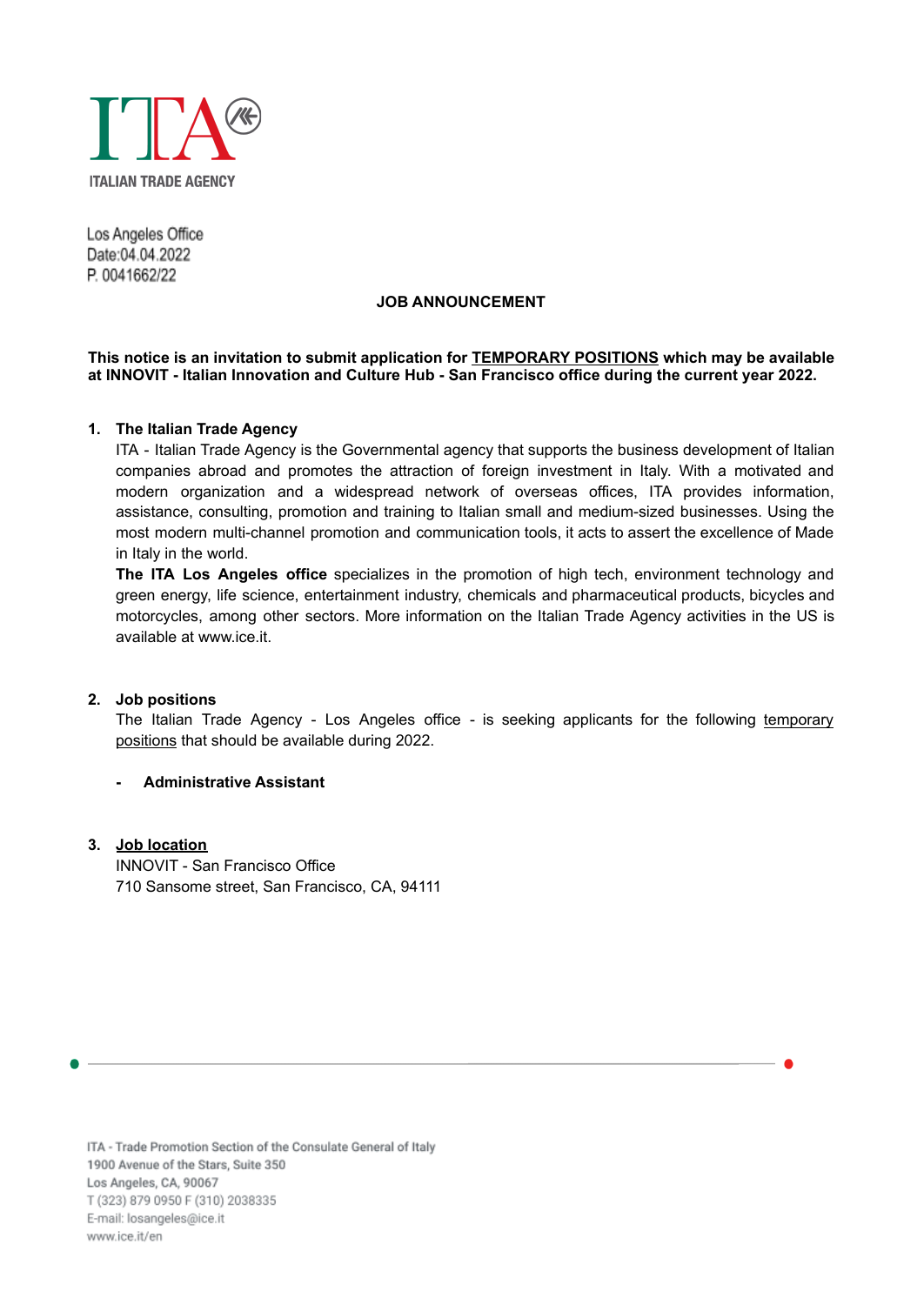

# **4. Job Description**

As part of the temporary contract, the activities and responsibilities for the position, under the general direction of ITA Los Angeles, shall be the following:

- Typing, registering and answering correspondence, keeping files, data entry and operating electronic office equipment (such as personal computer, photocopies, telephone and others), documents' filing, updating the office's marketing database.
- Perform administrative tasks related to the above activities such as: request of quotations, preparation of purchase orders with vendors/suppliers, budget reports, etc.)

## **5. Requirements**

## *Administrative Assistant*

- Bachelor's degree in Business Administration or similar
- Legally authorized to work in the US (holder of US passport or green card or legally authorized to work in the US)
- Fluent in English and Italian (reading, writing and speaking)
- Proficiency in MS office (Word, Excel, Power Point), internet, email, google suite.
- A minimum of 2 years' experience in a similar role in the private or public sector
- Skillful in use MS office (Word, Excel, Power Point), in addition to internet, email, google suite and database software

#### Additional skills and qualifications.

- Skillful use of social media accounts for business purposes and/or working with CRM software.
- Excellent organizational, interpersonal and communication skills
- Ability to manage multiple tasks at once.
- Qualified references from prior employers
- Must reside in the Los Angeles area

## **Candidates lacking even one of the above listed requirements will not be selected for an interview.**

#### *6. Salary and Compensation*

Salary and monthly compensation will be commensurate with experience and qualifications, according to the following range:

 $\angle$  Administrative Assistant:  $\tilde{\mathfrak{s}}$  32.00 per hour (gross of taxes and any other dues).

#### *Important notice*

- a) All positions are full-time: 35 hours per week, excluding transfers (7/h days 5 days a week).
- b) The temporary contract term is of three/six months, renewable based on funds availability and performance.
- c) The successful candidates will be employed directly by ITA Los Angeles' Temporary Agency
- d) No Health insurance coverage will be offered.

## *7. Employment Status*

Applicants must be legally authorized to work in the US.